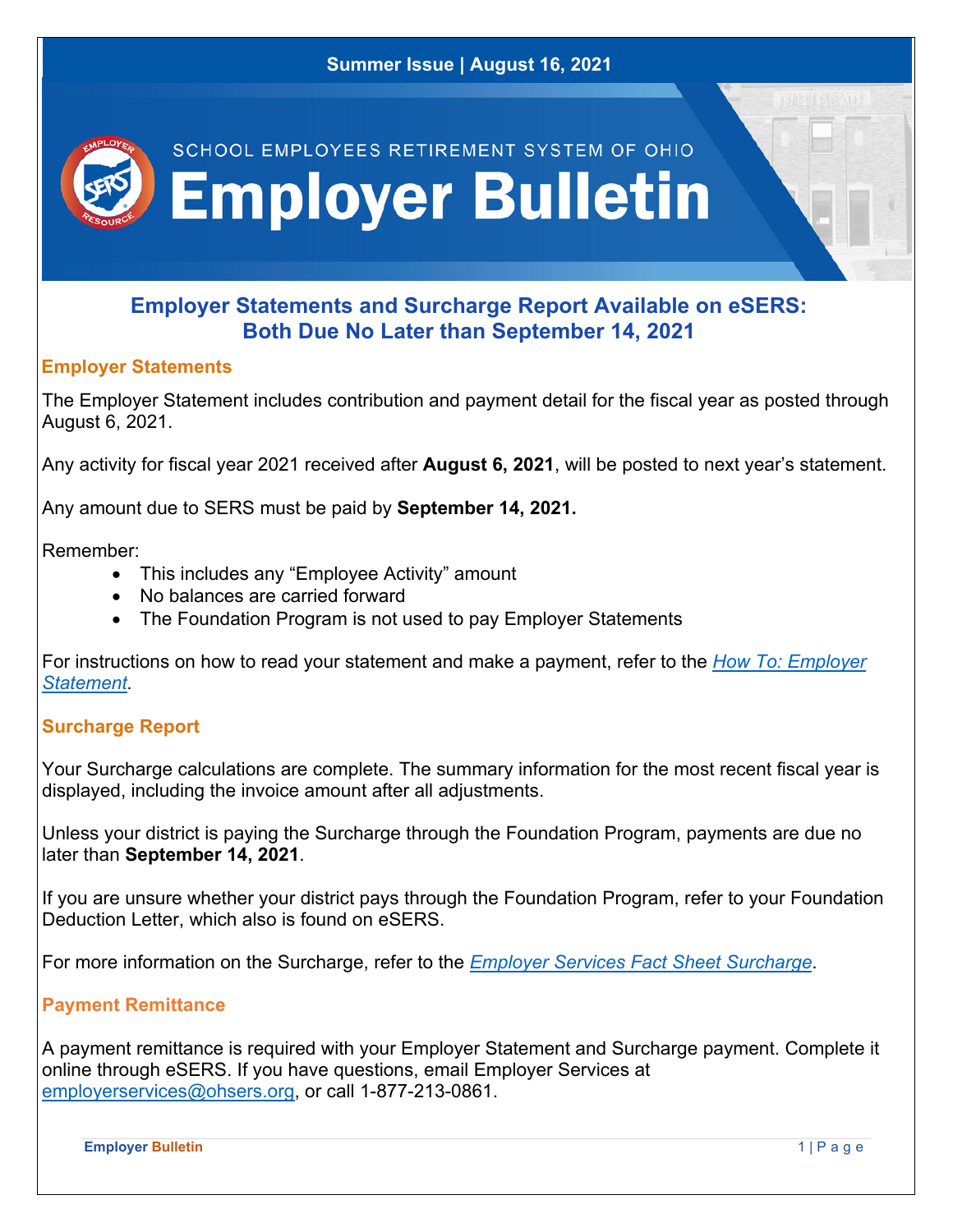Any amount not received by **September 14, 2021**, will be considered late and will be subject to a penalty.

### **If Paying by Check, Your Payment Must be Mailed to the SERS Lockbox**

Please do not mail payment checks, including Employer Statement and Surcharge payments, to the SERS building. Always mail your payment checks to the SERS lockbox at:

### **SERS L-1617 Columbus, Ohio 43260-1617**

Expedited payments to the bank for lockbox processing must be delivered prior to 11 a.m. for sameday processing to:

**Huntington National Bank 7 Easton Oval Attention: Wholesale Lockbox L-1617 Columbus, Ohio 43219** 

## **Membership and Compensation Determinations**

The beginning of a new fiscal year brings new contracts, different types of payments, and new positions. Whenever there is a question regarding SERS membership or SERS-covered compensation, call Employer Services toll-free at 877-213-0861.

For a membership determination, please provide the *Membership Determination Form* along with a copy of the job description and/or contract.

For compensation determinations, depending on the type of determination, you may need to provide copies of contracts, settlement agreement, or grievance paperwork.

# **Rule Amended: Employer Liability for Reporting Errors Established**

An amendment to the administrative rule that sets forth deadlines for employers to report and remit contributions, and other payments, was recently approved by the SERS Retirement Board.

The amendment added a provision establishing employer liability for errors in reporting or certifying information to SERS. While the current rule addressed penalties for late reporting by employers, it did not expressly address the accuracy of reporting.

It is the employer's obligation to report contributions to SERS for its employees and contractors, and SERS relies on employers to accurately report contributions.

The amended rule requires employers to reimburse SERS for any penalties that SERS incurs as a result of an employer reporting error.

**Employer Bulletin** 2 | P a g e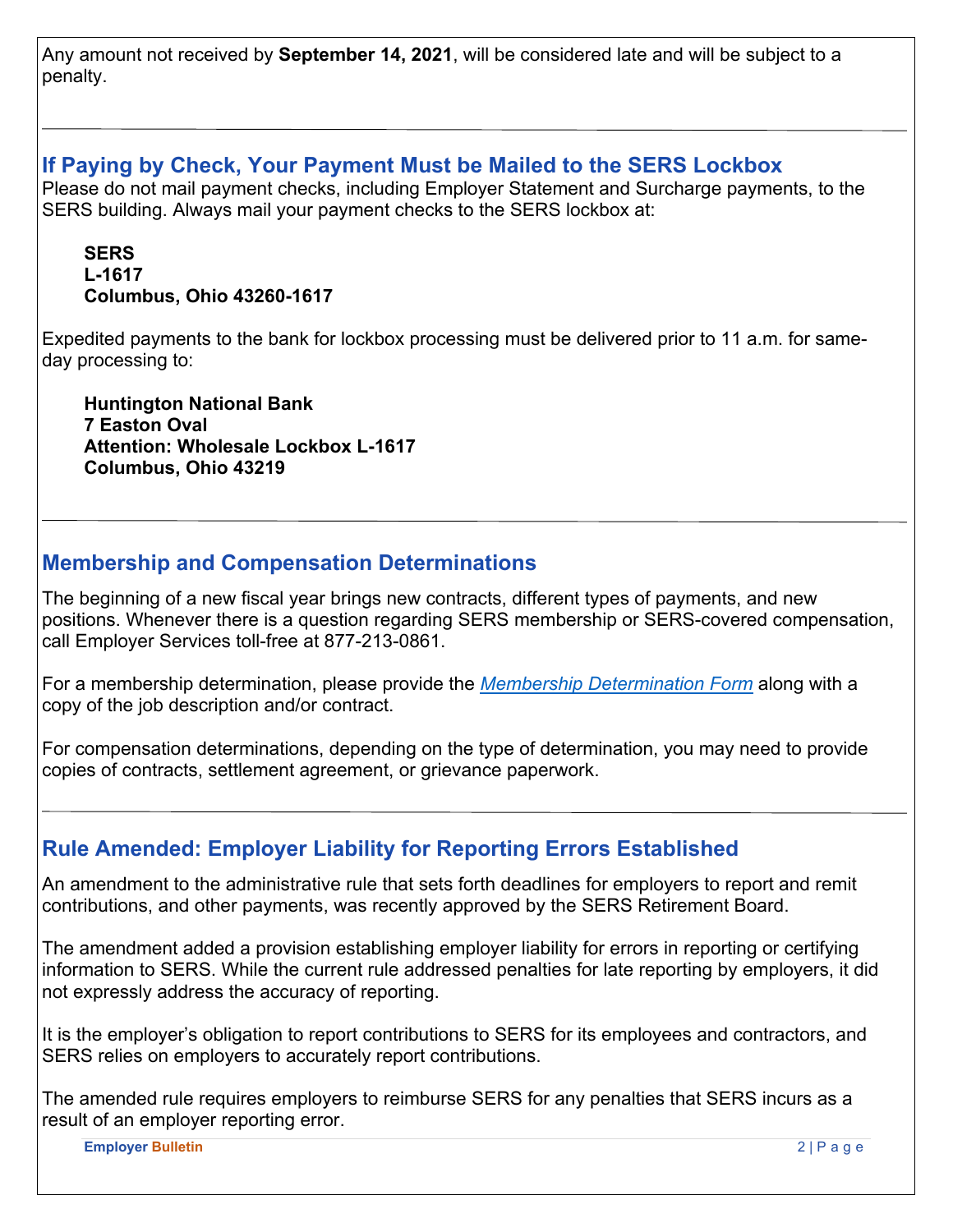An example may include when the tax basis (pre-tax/post-tax) for contributions is incorrectly reported to SERS. The employer is responsible for any penalties SERS may incur if the funds are distributed and the taxable amount is incorrectly reported to the IRS and the individual on their Form 1099-R.

## **eSERS Tip: Employer Reporting Detail Lookup**

#### **Use the Application**

Did you know that eSERS has an application where you can pull reports and look up information that has been reported via eSERS since 2017?

You can do all of this in the **Employer Reporting Detail Lookup Application**.

Once an Enrollment, Contribution, or Adjustment file has been successfully processed and posted, the system will create detail records to reflect the information provided within eSERS. This means you can pull specific reports based on the information that is entered by exporting the information to Excel.

For more information, please view the "Employer Reporting Detail Lookup" section in the *eSERS Guide*.

| Criteria                                                                                                      |                       |              |         |                            |              |                                                           |                                 |
|---------------------------------------------------------------------------------------------------------------|-----------------------|--------------|---------|----------------------------|--------------|-----------------------------------------------------------|---------------------------------|
| SSN:<br><u>an an an a</u>                                                                                     | Last Name:            |              |         | First Name:                |              |                                                           |                                 |
| Header ID:                                                                                                    | Header Type:          |              | $\cdot$ | <b>Header Status:</b>      |              | $\bullet$                                                 |                                 |
| Contractor ID:                                                                                                | Reporting Source:     | $\mathbf{v}$ |         | File Name:                 |              |                                                           |                                 |
| Detail Record ID:                                                                                             | Detail Record Status: |              |         | Pay Date:                  |              |                                                           |                                 |
| Period Begin Date From:                                                                                       | Period Begin Date To: |              |         |                            |              |                                                           |                                 |
| Period End Date From:                                                                                         | Period End Date To:   |              |         |                            |              |                                                           |                                 |
| Unique ID:                                                                                                    |                       |              |         |                            |              |                                                           |                                 |
| <b>Reset</b><br><b>Store Search</b><br><b>Search</b>                                                          |                       |              |         |                            |              |                                                           |                                 |
| <b>Search Results</b>                                                                                         |                       |              |         |                            |              |                                                           |                                 |
| <b>Export To Excel</b>                                                                                        |                       |              |         |                            |              |                                                           |                                 |
| Open                                                                                                          |                       |              |         |                            |              |                                                           |                                 |
| Header Detail Record Detail Record SSN Name Period Begin Period End Earnings<br>Type ID Status Date Date Code |                       |              |         | <b>Earnings Days Hours</b> | Contribution | <b>Employee Pre-Tax Employee Post-Tax</b><br>Contribution | <b>Employer</b><br>Contribution |
| No records to display                                                                                         |                       |              |         |                            |              |                                                           |                                 |

### **Do Not Forget to Click Submit for Posting**

In certain circumstances, a user will need to select the **Submit for Posting** button when uploading or entering Enrollment and Contribution files.

**Submit for Posting** 

It is important for you to make sure that your files have been submitted. Below are a few helpful hints to remember when submitting your files:

**Employer Bulletin** 3 | P a g e